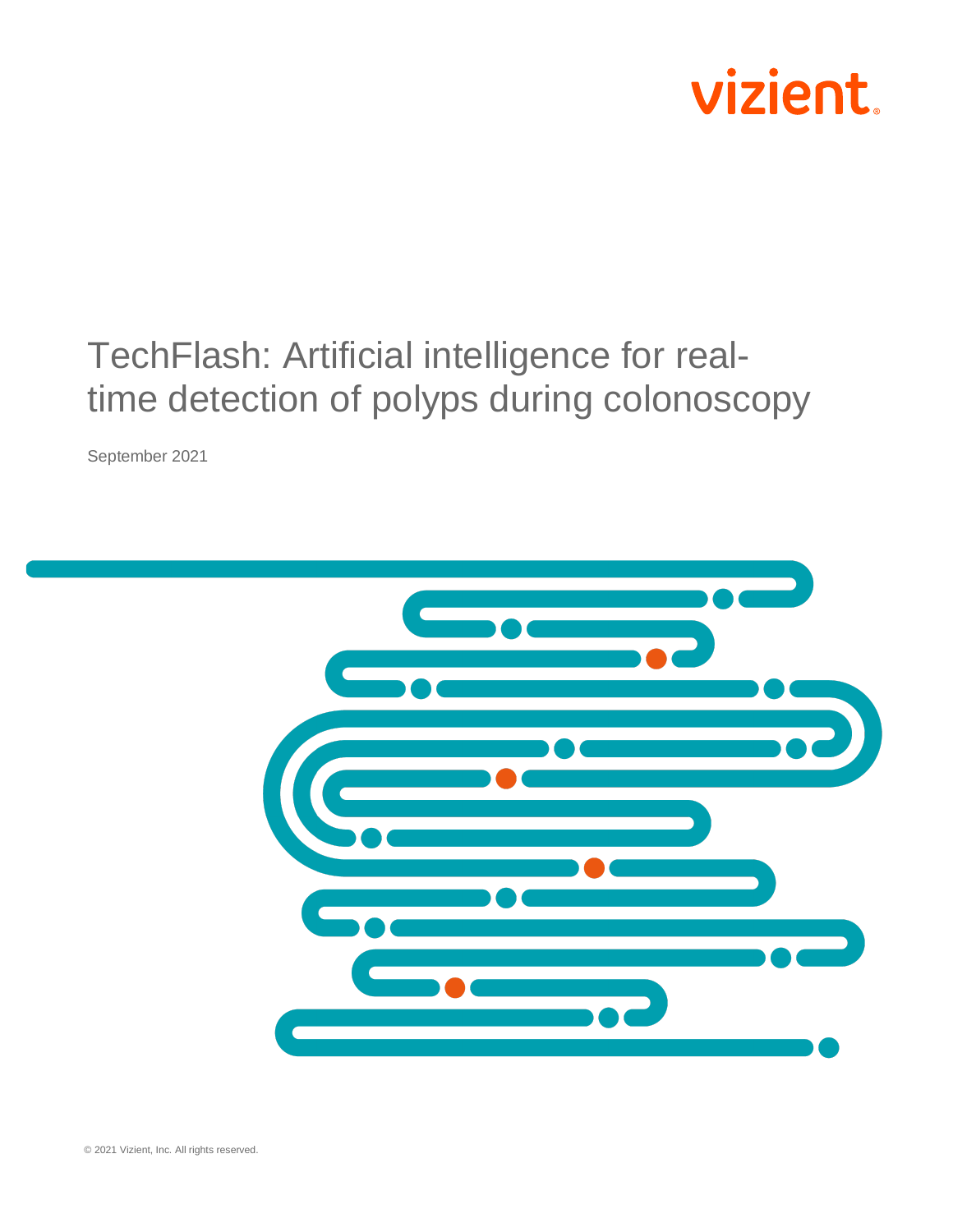

# Table of contents

This report comprises a review of abstracts identified through a search of the recent biomedical literature and does not constitute a comprehensive analysis. The report focus is on clinical evidence and outcomes.

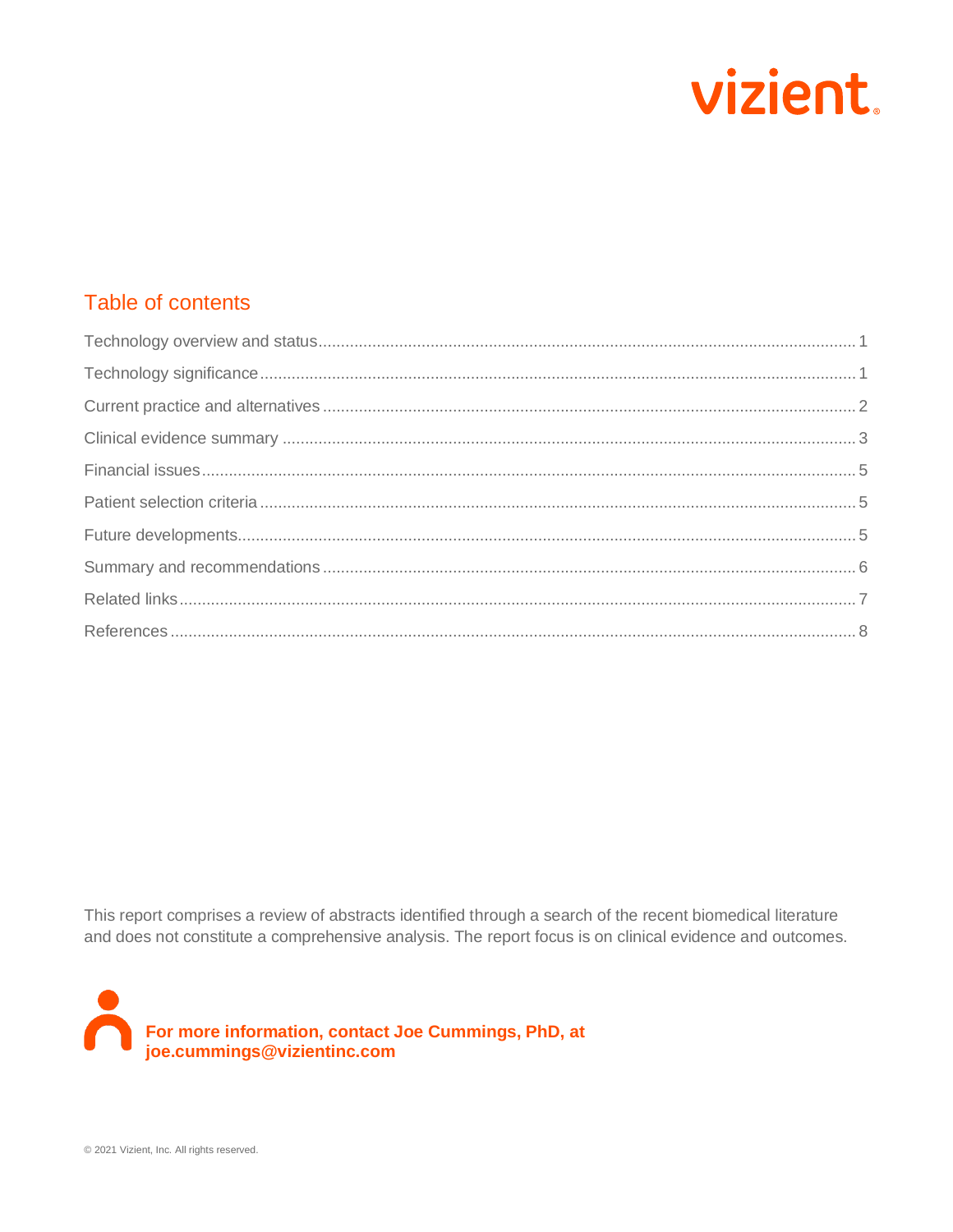# <span id="page-2-0"></span>Technology overview and status

Artificial intelligence (AI) is a disruptive technology with numerous rapidly emerging uses in radiology and diagnostic imaging. An AI-based system for computer-assisted detection of polyps during colonoscopy is now available. This AI algorithm analyzes each frame of the live colonoscopy video. By recognizing and highlighting potential lesions in real-time, AI can provide a "second set of eyes" to assist the colonoscopist during the procedure. This AI application may improve the quality of colonoscopy exams by increasing the adenoma detection rate and potentially reducing the incidence of preventable colorectal cancer.

There are many AI platforms in development with two primary applications for colonoscopy: computer-aided polyp detection (CADe) and computer-aided polyp characterization (CADx).<sup>[1-6](#page-9-1)</sup> The AI algorithms for colonoscopy are based on the convolutional neural network (CNN) programming architecture. CNNs are comprised of many linked "deep" or "hidden" programming layers that detect different image features, like colors, shapes and elevations. After a CNN algorithm has been trained on many thousands of images annotated with the correct findings by a human expert, it "learns" to recognize lesions of interest.

The GI Genius™ intelligent endoscopy module, developed by Cosmo Pharmaceuticals (Dublin, Ireland) and distributed by [Medtronic,](https://www.medtronic.com/us-en/c/digestive-gastrointestinal/gi-genius.html) is the first commercially available CADe system for colonoscopy in the US. It received Food and Drug Administration (FDA) *de novo* marketing clearance in April 2021 [\(DEN200055\)](https://www.accessdata.fda.gov/cdrh_docs/pdf20/DEN200055.pdf) and is in the early adoption phase in the US. It has been available in select European countries since 2019.

The GI Genius module consists of a small box with computer hardware and AI software. The box takes input video from the endoscope and passes it through to a conventional video display monitor. AI detection software is simultaneously run on the input video. If a lesion is detected, the system superimposes a green box (see Figure 1) around the lesion on the monitor in real time. An audible alert indicator is also used. The system is able to detect both sessile (flat) and pedunculated (stalk) polyps.



Figure 1. GI Genius detection alert box. Medtronic, Inc.

The AI-assisted colonoscopy procedure is conducted in the same manner as a

conventional procedure. Thus, it remains up to clinician judgment to visually inspect any lesions identified by the AI system. Standard criteria are also used to determine lesion sampling, testing and/or removal.

An incrementally-improved version (v2.0.0) of GI Genius received FDA 510(k) marketing clearance on July 23, 2021 [\(k211951\)](https://www.accessdata.fda.gov/cdrh_docs/pdf21/K211951.pdf). Improvements to optimize algorithm speed and energy efficiency were noted. The algorithm was also trained on a larger data set with reported improvement in detection accuracy.[7](#page-9-2) FDA labeling states "…GI Genius System is a computer-assisted reading tool designed to aid endoscopists in detecting colonic mucosal lesions (such as polyps and adenomas) in real time during standard white-light endoscopy examinations of patients undergoing screening and surveillance endoscopic mucosal evaluations. This device is not intended to replace clinical decision making."

# <span id="page-2-1"></span>Technology significance

Colorectal cancer (CRC) is the third most common cancer and the second leading cause of cancer death, accounting for  $\sim$  150,000 new cases and 50,000 deaths annually in the US[.](#page-9-3) $\text{8}$  Since most cases of CRC progress from adenomatous polyps to invasive adenocarcinoma, early polyp detection may have a significant positive effect on morbidity and mortality outcomes. The US Preventive Services Task Force (USPSTF) now [recommends](https://www.uspreventiveservicestaskforce.org/uspstf/recommendation/colorectal-cancer-screening#fullrecommendationstart) screening start at age 45 years (B-level recommendation) in average risk adults.<sup>[9](#page-9-4)</sup> Though adherence to screening guidelines is suboptimal for various reasons, an estimated 19 million screening colonoscopies are currently performed annually in the US.<sup>[10,](#page-9-5) [11](#page-9-6)</sup>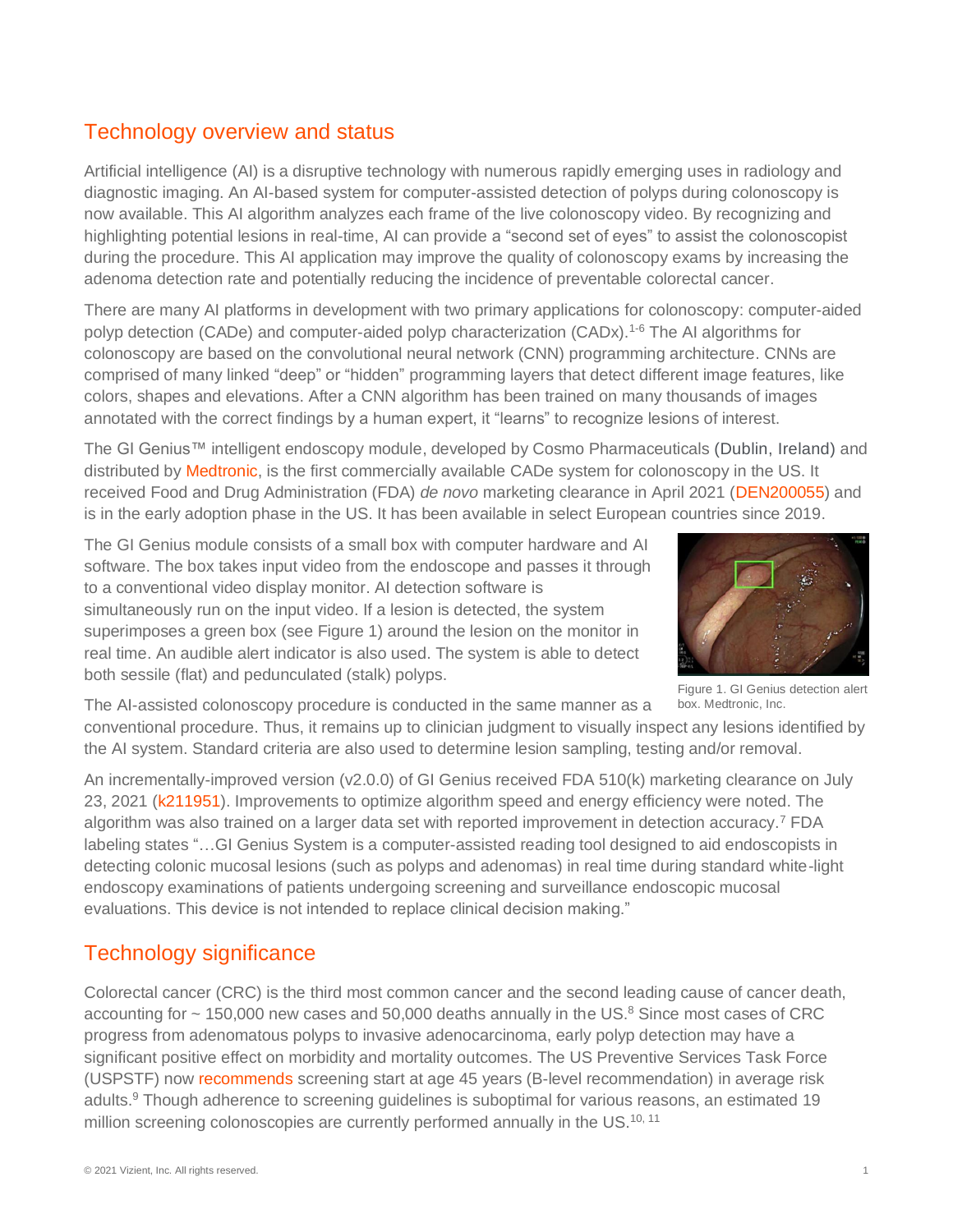The quality of colonoscopy is directly related to the adenoma miss rate (AMR). AMRs as high as 25% to 30% have been reported.<sup>[12,](#page-9-7) [13](#page-9-8)</sup> Several intrinsic factors may contribute to AMR, including polyp location, color, shape and size.<sup>[14](#page-9-9)</sup> Other factors that may contribute to AMR include: adequacy of bowel cleansing, type of sedation, cecal intubation rate and use of advanced endoscope technology and techniques. Human factors, such as operator training and experience, endoscope withdrawal time, concentration and procedure time-of-day could also affect AMR.<sup>[15](#page-9-10)</sup> High miss rates may, in part, explain the occurrence of interval CRCs, i.e., cancers diagnosed in the interval after a screening exam and before the next scheduled exam.

The adenoma detection rate (ADR) is inversely correlated with AMR and is a readily calculated, validated and widely used quality metric for colonoscopy.<sup>[16,](#page-9-11) [17](#page-9-12)</sup> ADR is defined as the proportion of patients with at least one colorectal adenoma detected during average risk first-time screening colonoscopy. An established benchmark for the minimum ADR is 25%. However, ADRs ranging from ~7% to 52% among different endoscopists has been reported.<sup>[18](#page-10-0)</sup> Importantly, every 1% increase in ADR is associated with a 3% decrease in the risk of cancer development and a 5% reduction in cancer mortality.<sup>[18,](#page-10-0) [19](#page-10-1)</sup>

The use of AI for polyp detection is intended to improve AMR and ADR and reduce performance variability.[20-24](#page-10-2) The AI algorithms can serve as an additional "observer" and this redundancy may improve detection rates. In addition, AI may be more objective and not affected by human factors, like fatigue or stress; thus, reducing some causes of variability. Colonoscopy quality improvement through use of AI may be most helpful for inexperienced endoscopists and those with low baseline ADR metrics.

Despite potential advantages, AI is also associated with implementation barriers often common to novel emerging medical technologies. These typically include limitations in the clinical evidence base demonstrating safety, efficacy and appropriate indications for usage. Cost and reimbursement are also significant issues. The optimal coordination of workflow between AI and endoscopist is another potential hurdle. The endoscopist could rely too much or too little on the AI and this could affect detection rates. Further, an AI algorithm that presents too many false positives could lead to "alarm fatigue" and increase workload for the endoscopist and/or increase procedure times.

#### <span id="page-3-0"></span>Current practice and alternatives

There are a variety of screening tests used for detection of colorectal cancer and adenomatous polyps. [25-27](#page-10-3) These may be divided into 2 broad categories: stool tests and structural exams. The former includes various types of fecal occult blood tests (FOBTs) and fecal immunochemical tests (FITs). The latter includes colonoscopy, sigmoidoscopy, wireless capsule endoscopy (PillCam), computed tomography (CT) colonography and double contrast barium enema. Each of these techniques has limitations, advantages and disadvantages. For example, the stool tests may be preferred by patients and can increase the screening rate for patients hesitant about colonoscopy.

FIT is a commonly-used, simple laboratory test using engineered antibodies to detect human blood proteins in a non-invasively collected stool sample. FIT has high sensitivity for the detection of CRCs, but may be less accurate for pre-cancerous lesions due to their lower rate of bleeding.<sup>[25](#page-10-3)</sup> It is low cost (< \$50 to \$100), usually covered by insurance and may be repeated annually. More frequent utilization due to low cost and non-invasiveness is a significant advantage of this test over alternatives and may be expected to improve diagnostic utility.

A similar non-invasive at-home test kit [\(Cologuard;](https://www.cologuard.com/) Exact Sciences Corp., Madison, Wisconsin) analyzes a stool sample for both occult hemoglobin and neoplasia associated DNA markers derived from cells exfoliated from the intestinal lining. Cologuard has high sensitivity for CRC (>90%) and moderate sensitivity for large precancerous polyp detection  $(-40%)$ , which may be better than FIT but lower than colonoscopy.<sup>[28](#page-10-4)</sup>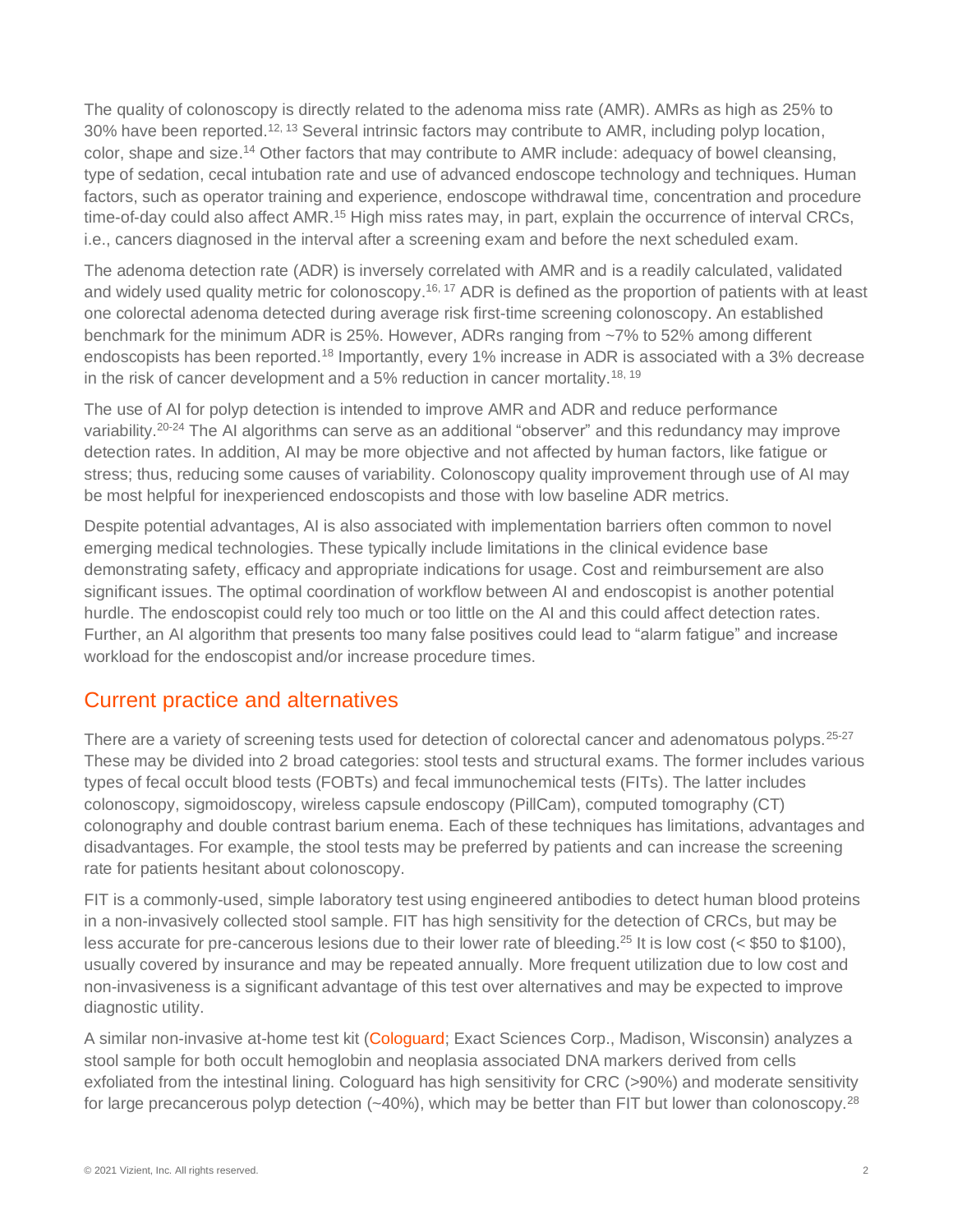Cologuard costs around \$500 and is typically covered by insurance in patients meeting criteria of average to low risk for CRC. This test may be repeated every 3 years rather than annually.

Colonoscopy (without AI) is considered the gold-standard for both screening and diagnosing CRC and is frequently required if any of the other screening tests have a positive result. A colonoscopy procedure involves significant pre-procedure at-home bowel cleansing, conscious sedation during the procedure and use of a long, flexible endoscope to visualize the rectum and entire colon. A major advantage of colonoscopy is that detected lesions may be immediately biopsied for analysis and pre-cancerous polyps can be removed during the procedure as a preventive measure. Complications are rare, but may occur secondary to the bowel cleansing regimen, sedation or biopsy.

Colonoscopy is recommended in average risk adults beginning at age 45 and repeated every 10 years in those without significant findings[.](#page-9-4)<sup>9</sup> Costs may range from ~\$1,000 to \$2,000 and are typically covered by most insurance when used in accordance with guidelines.

Various advanced endoscope technologies and techniques are available that may also improve ADR.<sup>[29,](#page-10-5) [30](#page-10-6)</sup> These include distal attachments (e.g., endocap, endocuff, endoring) that flatten and stretch the mucosa, enhanced optics including magnification, narrow-band imaging using various different wavelengths of light and chromoendoscopy using different dyes or staining procedures. Some of these advanced technologies may be helpful for better in situ lesion characterization as well.

CT colonography, also called virtual colonoscopy, is another screening option in patients reluctant or contraindicated to undergo colonoscopy due to invasiveness, sedation or structural disease. The procedure takes only about 10 minutes to perform and uses a conventional CT scanner. Like colonoscopy, it requires standard pre-procedure bowel cleansing. Other disadvantages include air insufflation during the procedure and the use of ionizing radiation. High accuracy has been reported for detecting polyps of biologic importance.[31](#page-10-7) Unlike colonoscopy, however, significant findings will require a secondary procedure for polyp biopsy or removal. Third-party payer reimbursement for CT colonography is inconsistent as a first-line screening exam and follow-up may be recommended at 5 years in patients with no significant findings.

There are a number of alternative AI-based colonoscopy platforms similar to GI Genius in development and many of these are now commercially available in Japan, China and/or the European Union.<sup>[32,](#page-10-8) [33](#page-10-9)</sup> These include [ai4gi](https://ai4gi.com/) (Satisfai/Imagia/Olympus), [CAD-Eye](https://www.fujifilm.com/us/en/news/healthcare/fujifilm-obtains-ce-mark-on-software-with-new-cad-eye-function-in-europe) (Fujifilm Medical), [Discovery](https://www.pentaxmedical.com/pentax/en/95/2/DISCOVERY-new) (Pentax Medical), [EndoBrain-Eye](https://www.cybernet.jp/english/documents/pdf/news/press/2020/20200129.pdf) (Cybernet/Olympus), [Wise Vision](https://www.nec.com/en/press/202101/global_20210112_01.html) (NEC) and [Wision AI](https://www.wision.com/) (China). Notably, in addition to highlighting when a polyp is detected, some have a characterization mode that predicts whether the polyp is neoplastic or hyperplastic. Some of these AI platforms may be expected to gain commercial marketing clearance in the US in the near future.

#### <span id="page-4-0"></span>Clinical evidence summary

The [Medline/PubMed](https://www.ncbi.nlm.nih.gov/pubmed) bibliographic database was searched in September 2021 to identify clinical evidence related to the use of GI Genius during colonoscopy. Keywords used in the literature search strategy included*: artificial intelligence, deep learning, convolutional neural network, colonoscopy, polyp, adenoma, screening* and/or product/manufacturer names.

Key performance indicators of interest include the AMR and ADR. Mean number of polyps and adenomas detected per procedure may also be reported in some trials. Statistics may sometimes be broken down by polyp type. For example, polyps can be classified as neoplastic (adenoma) or non-neoplastic (hyperplastic). The latter are not pre-cancerous and do not require resection. Other sub-classifications may account for polyp size, morphology and location. For example, diminutive polyps, measuring between 1 and 5 mm, are most frequently missed and may account for ~75% of colorectal polyps encountered during screening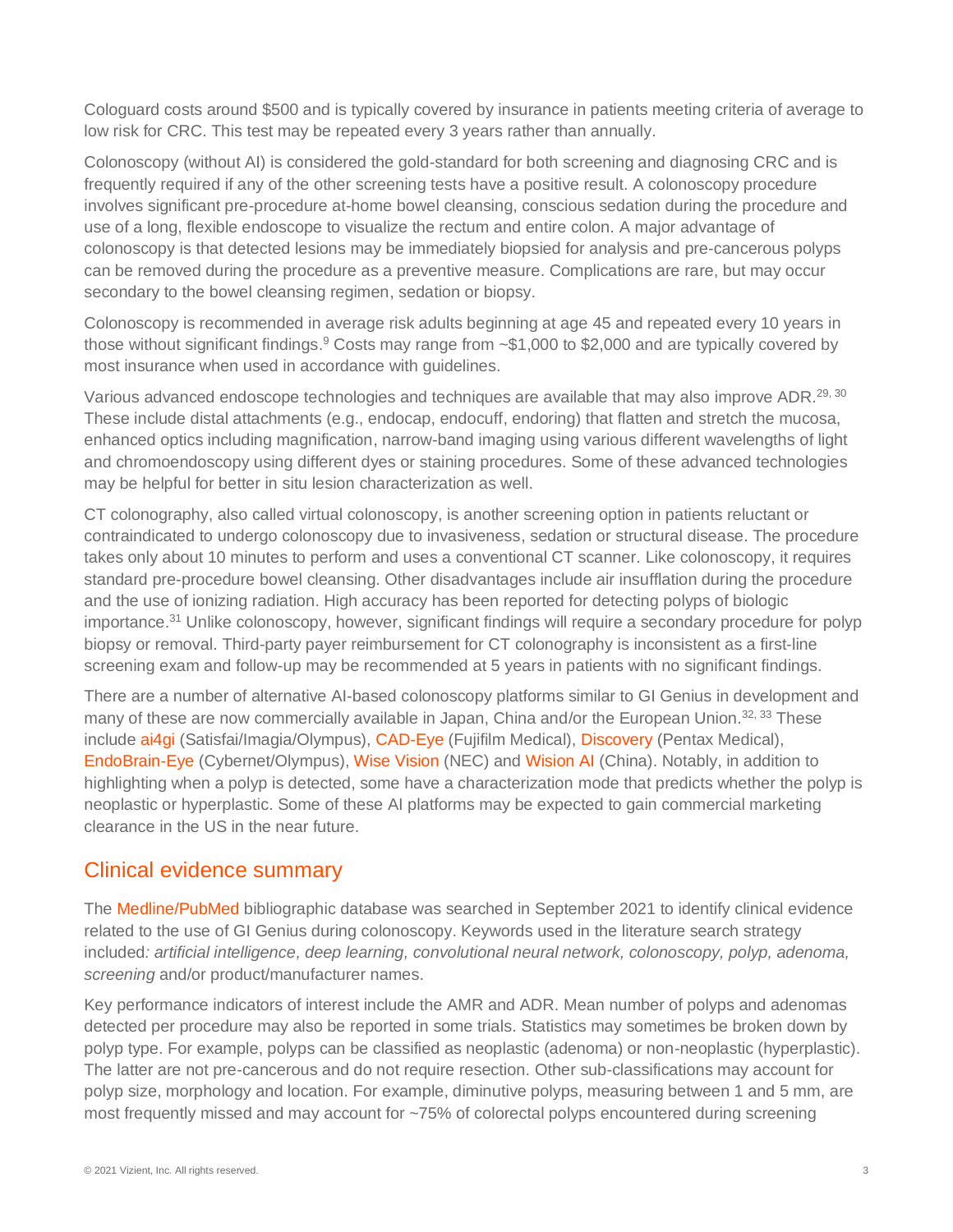colonoscopy. Secondary outcomes in trials may include performance metrics, like scope withdrawal and procedure time.

Overall, the literature search identified a large and rapidly growing body of published clinical evidence. Evidence summaries are available in a number of recent systematic reviews and meta-analyses.<sup>[34-39](#page-11-0)</sup> Eight randomized controlled trials (RCTs) comparing conventional colonoscopy to CADe have been conducted including more than 5,000 patients[.](#page-9-13)<sup>4</sup> However, most of the RCTs were performed in China or Japan where patient characteristics and endoscopy practices may be different from the US. A meta-analysis including non-randomized trials identified 48 applicable studies of AI in CADe.<sup>[37](#page-11-1)</sup>

Despite some study limitations, it is notable that all of the RCTs have noted improvements in ADR and the mean number of adenomas detected per procedure.<sup>[34](#page-11-0)</sup> A recent meta-analysis including data from 5 select RCTs (4,[35](#page-11-2)4 patients) reported a 44% improvement in pooled ADR using AI (36.6% vs. 25.2%; P<0.01).<sup>35</sup> The adenomas detected per procedure was 70% higher (0.58 vs. 0.36; P<0.01). Pooled subset analysis in this meta-analysis noted statistically significant improvement in all polyp size groups, locations and morphology.

GI Genius was initially validated using retrospective colonoscopy video from a previously conducted RCT.<sup>[40](#page-11-3)</sup> The dataset included 840 patients with 2,684 histologically confirmed polyps. In a training subset, sensitivity per lesion was 99.7% and false positives were reported in <1% of activations. In addition, the reaction time for recognition of a lesion was reportedly faster for the algorithm in ~82% of cases compared to the endoscopist. The average difference in reaction time was 1.27 seconds.

Safety and efficacy was next tested in an Italian RCT enrolling 700 patients at 3 centers who were undergoing colonoscopy for screening, surveillance, positive FIT test or possible CRC symptoms (The AID study, [NCT04079478\)](https://clinicaltrials.gov/ct2/show/NCT04079478). Results from this study showed a higher ADR for the CADe group compared to controls (54.8% vs. 40.4%), representing a 14% absolute difference and 30% relative increase in ADR.<sup>[41](#page-11-4)</sup> The adenoma per colonoscopy rate was also higher in the CADe group (1.05 vs. 0.7; 46% relative increase). Adenomas of ≤5 and 6–9 mm were detected in a statistically significant higher proportion in the CADe group compared to controls.

No significant differences in the overall average withdrawal time were noted in this study. However, a post-hoc analysis in a subset of patients reported an average of 27.3 false positive alarms per colonoscopy.<sup>[42](#page-11-5)</sup> Expert manual review ascribed most of these to artifacts in the bowel wall or bowel content and most of these were reportedly immediately discarded by the endoscopist without further exploration. In 5.7% of false activations, additional investigation required about 4.8 seconds per incident which accounted for only a 1% increase in the total withdrawal time. False activations are undergoing further study in the NOISE study [\(NCT04399590\)](https://clinicaltrials.gov/ct2/show/NCT04399590).

The AID-2 study [\(NCT04260321\)](https://clinicaltrials.gov/ct2/show/NCT04260321) was an Italian multi-center RCT studying real world usage in a group of less experienced endoscopists (10 non-experts, <2,000 colonoscopies each). Similar to AID-1, ADR was improved due to CADe (53.3% vs. 44.5%; P=0.02, relative improvement 22%) in this trial.<sup>[43](#page-11-6)</sup> After pooling data from AID-1 and AID-2, multivariate analysis suggested endoscopist experience was not a significant factor in determining the ADR.

A single-center German, non-randomized trial enrolled 150 patients with concurrent use of AI and conventional colonoscopy.[44](#page-11-7) Due to the set-up, the colonoscopist could not see the results from the AI and the AI was assessed by a second observer. Comparative analysis showed no difference in the AMR between the AI (6/197, 3%) and the conventional procedure (4/197, 2%). Polyp miss rate was also not statistically significant (AI: 14/311, 4.5% vs. routine colonoscopy: 17/311, 5.5%; P=0.720). ADR was 52.0% for colonoscopy and 50.7% for AI.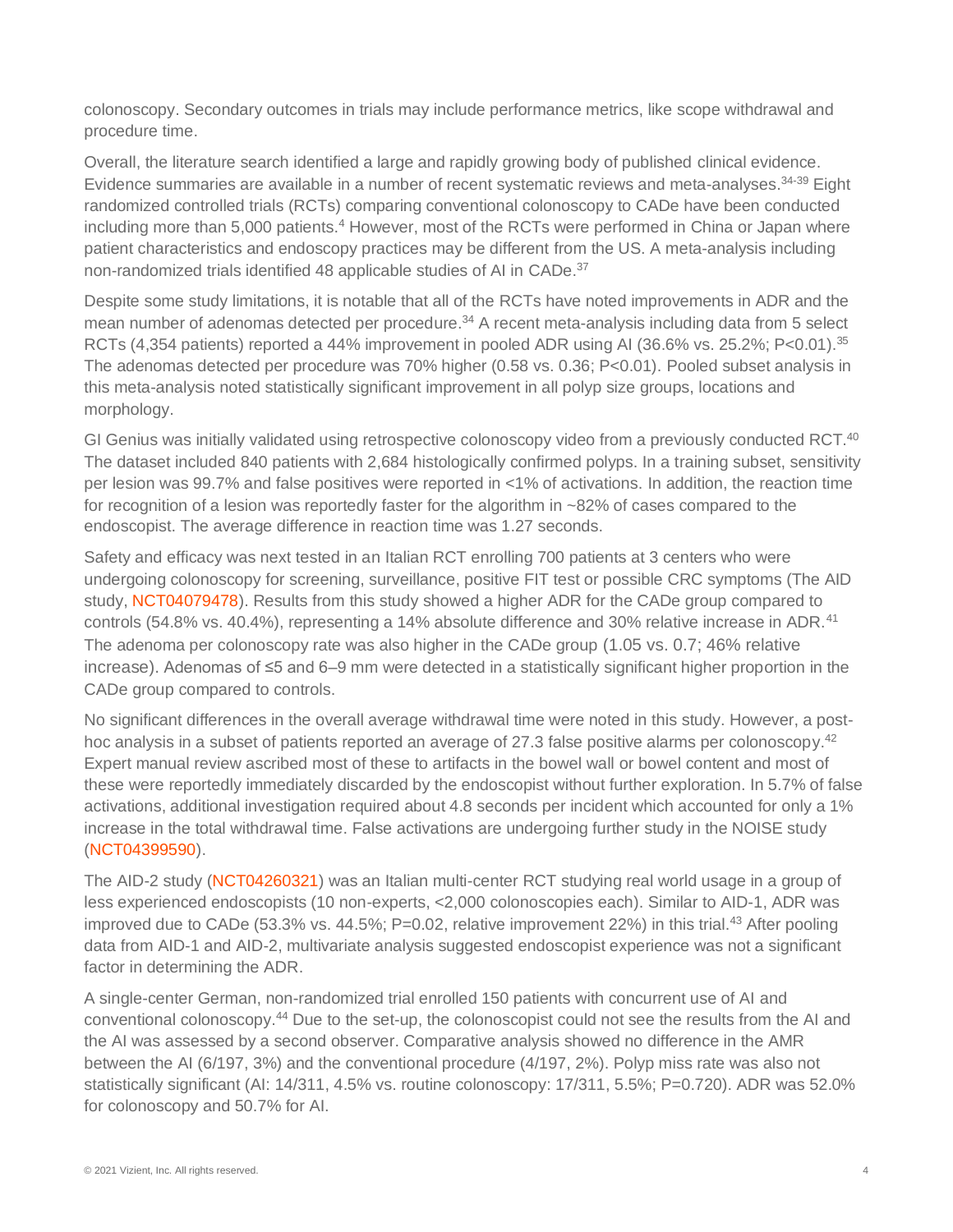#### <span id="page-6-0"></span>Financial issues

The use of AI will incrementally add to colonoscopy procedure costs. At this time (September 2021), however, there is no known additional direct reimbursement provided for the concomitant use of AI in colonoscopy. But, hospital payment rates for colonoscopy may be highly variable depending on payer, setting and other factors; thus, in some scenarios AI costs could be offset by current margins.<sup>[45](#page-11-8)</sup> The national average Medicare reimbursement rate for colonoscopy (code 45378) in the hospital outpatient setting provides a [\\$793](https://www.medicare.gov/procedure-price-lookup/cost/45378/) facility fee. Median commercial prices are around \$1,656.[45](#page-11-8)

Healthcare value may be added through the use of CADe secondary to the detection and removal of more adenomas. Some missed adenomas may result in interval CRC and this is associated with significant healthcare resource utilization and costs. Unfortunately, no rigorous cost-effectiveness studies have been performed yet to demonstrate this potential value.

A more straightforward effect on costs may be associated with AI systems that perform CADx.[46](#page-11-9) For example, accurate non-invasive characterization of diminutive, non-neoplastic polyps could enable a diagnose-and-leave strategy or increase the rate of diagnose-and-discard strategies. These, in turn, may have associated savings in terms of procedural workflow and pathology costs. Further rigorous financial and clinical study of CADx will be required, however, to determine potential cost-effectiveness. Of note, no CADx system is currently cleared for marketing in the US.

#### <span id="page-6-1"></span>Patient selection criteria

Inclusion criteria in the pivotal trial included all patients (both male and female) aged 40 to 80 years old undergoing a colonoscopy for screening, post-polypectomy surveillance, work-up due to positive FIT test or signs/symptoms of CRC.<sup>[41](#page-11-4)</sup> Exclusion criteria included history of CRC or irritable bowel disease, inadequate bowel preparation and previous colonic resection.

Though not noted in current evidence, it is known that AI deep learning models can sometimes become overfitted to the specific characteristics of the training data and this can potentially lead to inaccuracy when the model is applied to patients with differing characteristics.<sup>[47](#page-11-10)</sup> For example, sex, age, race or ethnicity and BMI could be factors affecting accuracy. Therefore, efforts should be made to ensure the GI Genius AI model mitigates this potential bias through appropriate training and validation in varied populations and those similar to the implementation setting.

#### <span id="page-6-2"></span>Future developments

Further clinical studies developing proof of CADe effectiveness and appropriate usage are ongoing. Future trials are particularly needed to define the effect of AI on clinical outcomes, like the rate of interval cancer. Because of rapid developments in this field, efforts should be made to update the literature search to account for new clinical evidence.

The next phase in development, already underway, is the combination of CADe with CADx. As CADx evidence matures, it may define new strategies for managing polypectomies. Some CADx systems are currently available in Europe and introduction to the US market may be expected in the near future.

AI may also play a future role in other areas of colonoscopy quality improvement.<sup>[48](#page-11-11)</sup> For example, AI could automatically assess and quantify the adequacy of bowel preparation to provide an objective measure of this metric. Further, AI could automatically assess the rate of cecal intubation and document colonoscopy completeness. Similarly, AI could track scope withdrawal time metrics. Feedback provided from these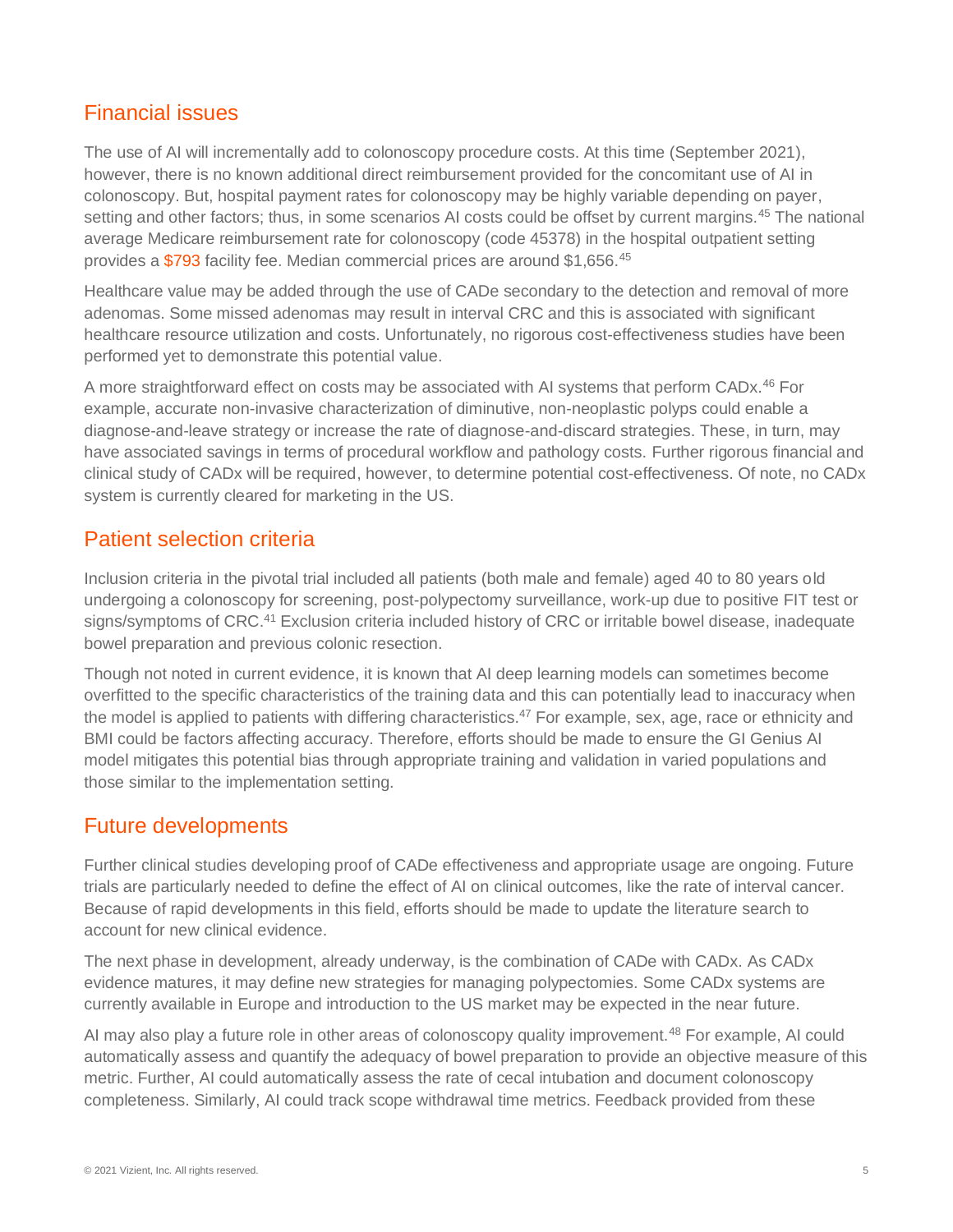collected AI statistics could potentially be used for performance improvement initiatives and to standardize the final written report.

AI may also play a new role in colonoscopy education, training and accreditation. Both simulated and realtime training roles can be envisioned where AI is part of the education and assessment process. Future training should include lessons on the optimal combination of AI and endoscopist skills.

Robotic colonoscopy is an active area of research. These devices are mostly focused on smaller lessinvasive devices with different steering mechanisms that may enhance accessibility and visualization. AI could help to make steering autonomous and simultaneous CADe could help to direct the robot to lesions of interest. Similarly, CADe could play a future role in the analysis of PillCam videos.

#### <span id="page-7-0"></span>Summary and recommendations

The following conclusions and recommendations are based on the material presented in this report:

- Colonoscopy is a potentially high-impact focus area for hospital performance improvement. More than 19 million screening colonoscopies are currently performed annually in the US and this number is expected to grow due to overall trends in aging demographics and the recent lowering of the recommended screening age from 50 to 45.
- There exists a significant amount of variation reported in colonoscopy quality metrics. Procedural adenoma miss rates of up to 30% and endoscopist adenoma detection rates ranging from 7% to 52% have been reported. Human factors, like experience, concentration/distraction and time-of-day likely account for some of the clinical variation.
- High miss rates may explain some of the occurrence of interval CRCs. One frequently cited estimate suggests that every 1% absolute increase in ADR is associated with a 3% decrease in the risk of cancer development and a 5% reduction in cancer mortality. Thus, the detection of all adenomas during colonoscopy is critical to CRC outcomes. CRC is the second leading cause of cancer death in the US.
- AI is a rapidly emerging technology for many radiology applications. AI algorithms based on CNNs and other deep learning neural networks have demonstrated high accuracy and performance comparable to human experts in multiple different diagnostic image recognition applications, including diagnosing stroke on CT images and diabetic retinopathy on fundus images. Similar algorithms have now been developed and trained for polyp detection during colonoscopy.
- GI Genius is the first AI application for colonoscopy to achieve US FDA marketing clearance with availability as of April 2021. Multiple other systems are in use in Europe and elsewhere and may be available in the US in the near future. A unique aspect AI in colonoscopy is the real-time analysis provided by the on-site combined software/hardware product. With this configuration, the time lag for AI analysis is reportedly imperceptible.
- In general, the clinical evidence for AI use in colonoscopy (all platforms) includes at least 8 RCTs and 48 non-randomized trials involving tens of thousands of subjects. One recent meta-analysis demonstrated an 11.4% absolute increase in the pooled ADR (36.6% vs. 25.2%) and a further increase in adenomas detected per procedure (0.58 vs. 0.36) with AI use. This data provides strong evidence for the use of AI as an adjunct to conventional techniques for the detection of polyps during colonoscopy.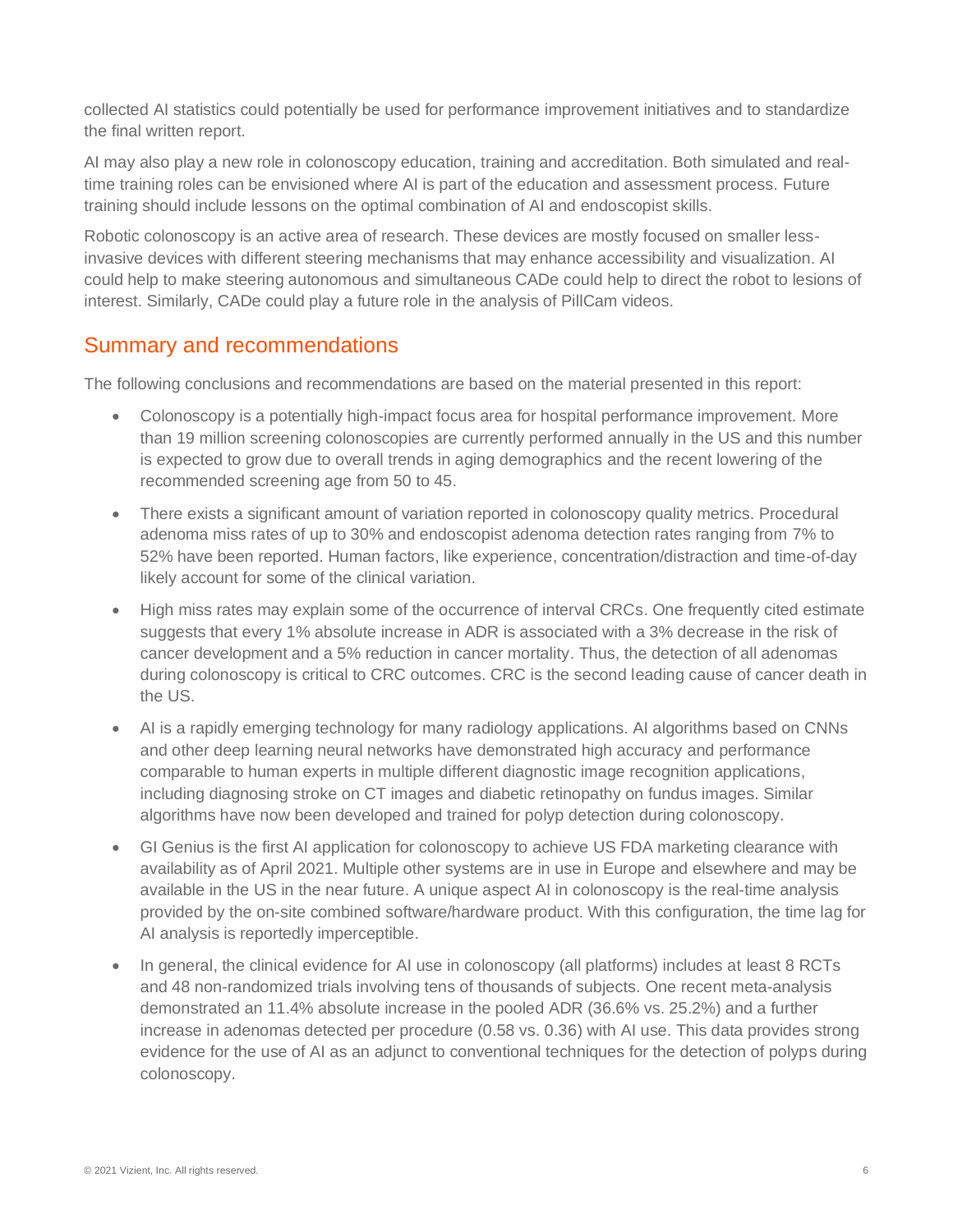- GI Genius specific clinical evidence includes a validation study and two Italian RCTs (type I evidence). Results from the primary study showed a 14% absolute increase in ADR (54.8% vs. 40.4%) and adenoma per colonoscopy rate (1.05 vs. 0.7). Smaller adenomas of ≤5 and 6–9 mm were comparatively better detected using AI in this study. Results from the primary trial were corroborated in a real-world RCT involving less-experienced endoscopists. False positives have been studied and do not appear to have a significant clinical impact or increase withdrawal time.
- Like many rapidly emerging innovative technologies, cost and reimbursement are barriers to implementation at this stage. Further studies are needed to determine the cost-effectiveness of adjunct AI use secondary to improved ADR and patient outcomes. This evidence may then be used by payers in coverage decisions. Development of an AI specific diagnostic code is another future milestone needed to assist reimbursement.
- AI algorithms are a medical technology used in the clinical care paradigm, hence should be reviewed through hospital processes and committees equipped to evaluate innovative new technology. Deliberative processes should include consideration of the clinical evidence, financial issues and overall hospital strategic plan.
- AI is a rapidly growing field expected to disrupt and transform many of the current healthcare paradigms within the next 5 to 10 years. Because of this, hospitals and health systems should be actively involved in learning about the technology, applications, evidence and economics. Where warranted, hospitals should proactively implement AI technologies as a strategy to maintain current and future market competitiveness.

# <span id="page-8-0"></span>Related links

Product page(s): GI Genius [Medtronic,](https://www.medtronic.com/us-en/c/digestive-gastrointestinal/gi-genius.html) [Cosmo Pharmaceuticals](https://www.cosmopharma.com/products/gi-genius)

FDA documents: April 2021 de novo [approval,](https://www.accessdata.fda.gov/cdrh_docs/pdf20/DEN200055.pdf) July 2021 510(k) [approval](https://www.accessdata.fda.gov/cdrh_docs/pdf21/K211951.pdf)

Literature search: PubMed Central full text [articles,](https://www.ncbi.nlm.nih.gov/pmc/?term=gi+genius+colonoscopy) Google scholar full text [articles,](https://scholar.google.com/scholar?hl=en&as_sdt=1%2C14&q=gi+genius+colonoscopy+&btnG=) ClinicalTrials.gov [trials](https://clinicaltrials.gov/ct2/results?cond=&term=gi+genius&cntry=&state=&city=&dist=)

USPSTF [recommendations](https://uspreventiveservicestaskforce.org/uspstf/recommendation/colorectal-cancer-screening) for CRC screening (May 2021)

Similar alternatives: [ai4gi](https://ai4gi.com/) (Satisfai/Imagia/Olympus)[; CAD-Eye](https://www.fujifilm.com/us/en/news/healthcare/fujifilm-obtains-ce-mark-on-software-with-new-cad-eye-function-in-europe) (Fujifilm Medical); [Discovery](https://www.pentaxmedical.com/pentax/en/95/2/DISCOVERY-new) (Pentax Medical); [EndoBrain-Eye](https://www.cybernet.jp/english/documents/pdf/news/press/2020/20200129.pdf) (Cybernet/Olympus); [Wise Vision](https://www.nec.com/en/press/202101/global_20210112_01.html) (NEC) ; [Wision AI](https://www.wision.com/) (China)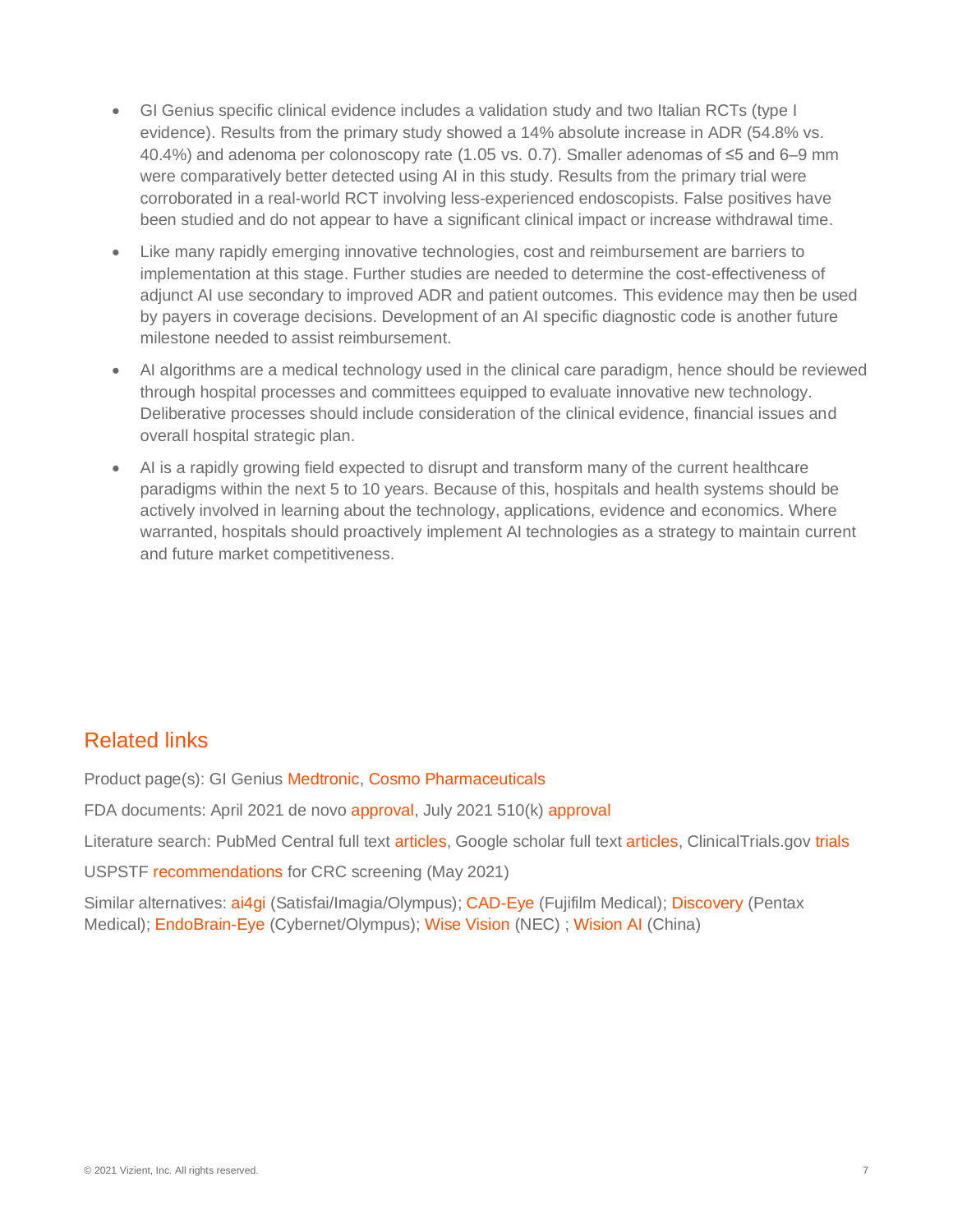#### <span id="page-9-0"></span>References

<span id="page-9-1"></span>1. Kim KO, Kim EY. Application of artificial intelligence in the detection and characterization of colorectal neoplasm. *Gut Liver*. 2021;15(3):346-353.

2. Le A, Salifu MO, McFarlane IM. Artificial intelligence in colorectal polyp detection and characterization. *Int J Clin Res Trials*. 2021;6.

3. Li K, Fathan MI, Patel K, Zhang T, Zhong C, et al. Colonoscopy polyp detection and classification: Dataset creation and comparative evaluations. *PLoS One*. 2021;16(8):e0255809.

<span id="page-9-13"></span>4. Parsa N, Byrne MF. Artificial intelligence for identification and characterization of colonic polyps. *Ther Adv Gastrointest Endosc*. 2021;14:26317745211014698.

5. Shung DL, Byrne MF. How artificial intelligence will impact colonoscopy and colorectal screening. *Gastrointest Endosc Clin N Am*. 2020;30(3):585-595.

6. Wang KW, Dong M. Potential applications of artificial intelligence in colorectal polyps and cancer: Recent advances and prospects. *World J Gastroenterol*. 2020;26(34):5090-5100.

<span id="page-9-2"></span>7. 510(k) summary-k211951 (june 18, 2021). FDA web site. [www.accessdata.fda.gov/cdrh\\_docs/pdf21/K211951.pdf.](www.accessdata.fda.gov/cdrh_docs/pdf21/K211951.pdf) Accessed September 7, 2021.

<span id="page-9-3"></span>8. National Cancer Institute cancer statistics-Colorectal cancer. Cancer.Gov web site. [http://seer.cancer.gov/statfacts/html/colorect.html.](http://seer.cancer.gov/statfacts/html/colorect.html) Accessed March 2014.

<span id="page-9-4"></span>9. Ng K, May FP, Schrag D. US Preventive Services Task Force recommendations for colorectal cancer screening: Forty-five is the new fifty. *JAMA*. 2021;325(19):1943-1945.

<span id="page-9-5"></span>10. Meissner HI, Breen N, Klabunde CN, Vernon SW. Patterns of colorectal cancer screening uptake among men and women in the United States. *Cancer Epidemiol Biomarkers Prev*. 2006;15(2):389-394.

<span id="page-9-6"></span>11. Seeff LC, Richards TB, Shapiro JA, Nadel MR, Manninen DL, et al. How many endoscopies are performed for colorectal cancer screening? Results from CDC's survey of endoscopic capacity. *Gastroenterology*. 2004;127(6):1670-1677.

<span id="page-9-7"></span>12. Heresbach D, Barrioz T, Lapalus MG, Coumaros D, Bauret P, et al. Miss rate for colorectal neoplastic polyps: A prospective multicenter study of back-to-back video colonoscopies. *Endoscopy*. 2008;40(4):284- 290.

<span id="page-9-8"></span>13. Kim NH, Jung YS, Jeong WS, Yang HJ, Park SK, et al. Miss rate of colorectal neoplastic polyps and risk factors for missed polyps in consecutive colonoscopies. *Intest Res*. 2017;15(3):411-418.

<span id="page-9-9"></span>14. Zhao S, Wang S, Pan P, Xia T, Chang X, et al. Magnitude, risk factors, and factors associated with adenoma miss rate of tandem colonoscopy: A systematic review and meta-analysis. *Gastroenterology*. 2019;156(6):1661-1674 e1611.

<span id="page-9-10"></span>15. Marcondes FO, Gourevitch RA, Schoen RE, Crockett SD, Morris M, et al. Adenoma detection rate falls at the end of the day in a large multi-site sample. *Dig Dis Sci*. 2018;63(4):856-859.

<span id="page-9-11"></span>16. Gurudu SR, Ramirez FC. Quality metrics in endoscopy. *Gastroenterol Hepatol (N Y)*. 2013;9(4):228- 233.

<span id="page-9-12"></span>17. Rex DK, Schoenfeld PS, Cohen J, Pike IM, Adler DG, et al. Quality indicators for colonoscopy. *Gastrointest Endosc*. 2015;81(1):31-53.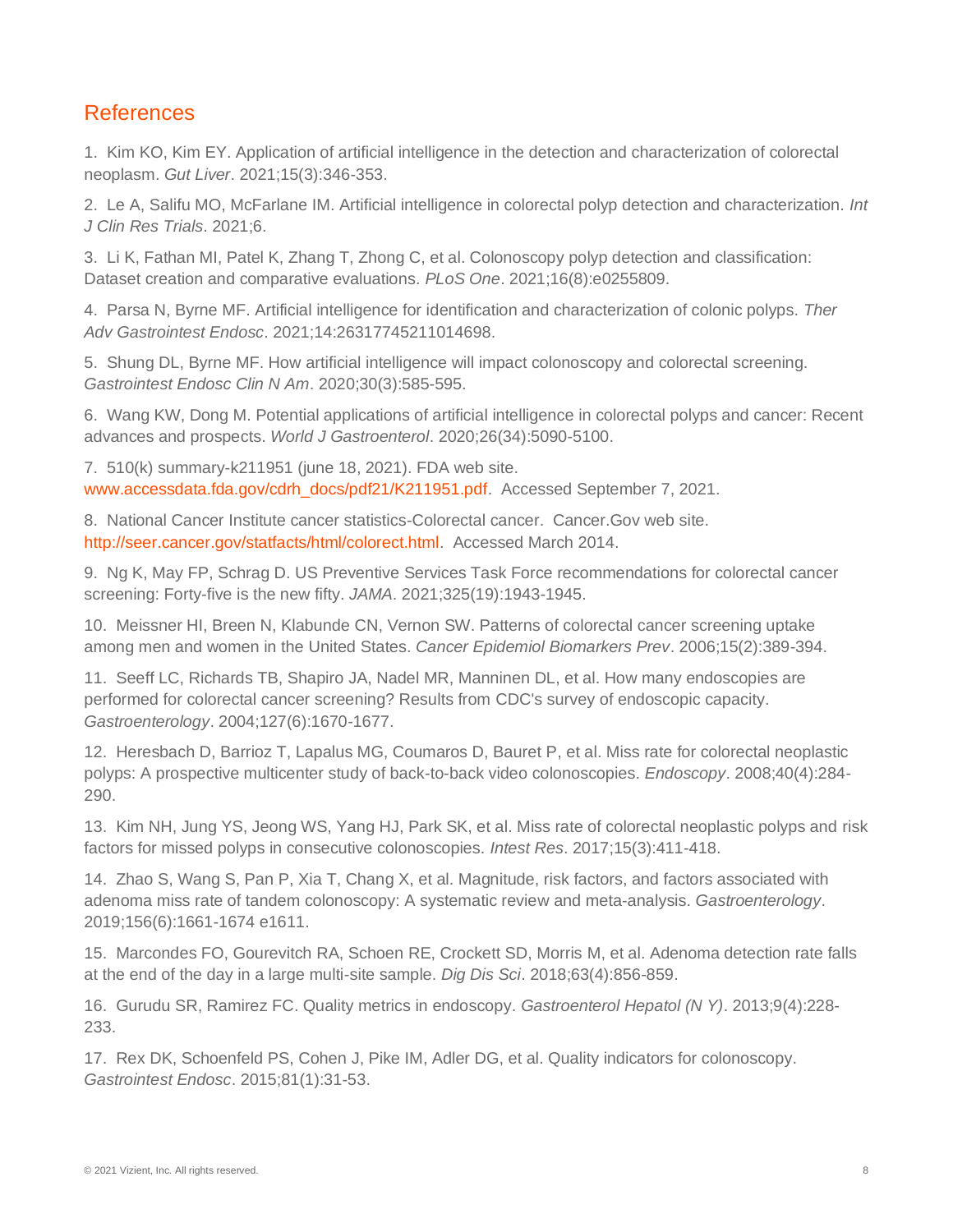<span id="page-10-0"></span>18. Corley DA, Jensen CD, Marks AR, Zhao WK, Lee JK, et al. Adenoma detection rate and risk of colorectal cancer and death. *N Engl J Med*. 2014;370(14):1298-1306.

<span id="page-10-1"></span>19. Kaminski MF, Wieszczy P, Rupinski M, Wojciechowska U, Didkowska J, et al. Increased rate of adenoma detection associates with reduced risk of colorectal cancer and death. *Gastroenterology*. 2017;153(1):98-105.

<span id="page-10-2"></span>20. Lui TKL, Leung WK. Is artificial intelligence the final answer to missed polyps in colonoscopy? *World J Gastroenterol*. 2020;26(35):5248-5255.

21. Milluzzo SM, Cesaro P, Grazioli LM, Olivari N, Spada C. Artificial intelligence in lower gastrointestinal endoscopy: The current status and future perspective. *Clin Endosc*. 2021;54(3):329-339.

22. Misawa M, Kudo SE, Mori Y, Maeda Y, Ogawa Y, et al. Current status and future perspective on artificial intelligence for lower endoscopy. *Dig Endosc*. 2021;33(2):273-284.

23. Mitsala A, Tsalikidis C, Pitiakoudis M, Simopoulos C, Tsaroucha AK. Artificial intelligence in colorectal cancer screening, diagnosis and treatment. A new era. *Curr Oncol*. 2021;28(3):1581-1607.

24. Parsa N, Rex DK, Byrne MF. Colorectal polyp characterization with standard endoscopy: Will artificial intelligence succeed where human eyes failed? *Best Pract Res Clin Gastroenterol*. 2021;52-53:101736.

<span id="page-10-3"></span>25. Levin B, Lieberman DA, McFarland B, Andrews KS, Brooks D, et al. Screening and surveillance for the early detection of colorectal cancer and adenomatous polyps, 2008: A joint guideline from the American Cancer Society, the US multi-society task force on colorectal cancer, and the American College of Radiology. *Gastroenterology*. 2008;134(5):1570-1595.

26. Shaukat A, Kahi CJ, Burke CA, Rabeneck L, Sauer BG, et al. ACG clinical guidelines: Colorectal cancer screening 2021. *Am J Gastroenterol*. 2021;116(3):458-479.

27. Rex DK, Boland CR, Dominitz JA, Giardiello FM, Johnson DA, et al. Colorectal cancer screening: Recommendations for physicians and patients from the U.S. Multi-society task force on colorectal cancer. *Gastroenterology*. 2017;153(1):307-323.

<span id="page-10-4"></span>28. Onieva-Garcia MA, Llanos-Mendez A, Banos-Alvarez E, Isabel-Gomez R. A systematic review of the clinical validity of the Cologuard genetic test for screening colorectal cancer. *Rev Clin Esp (Barc)*. 2015;215(9):527-536.

<span id="page-10-5"></span>29. Gkolfakis P, Tziatzios G, Facciorusso A, Muscatiello N, Triantafyllou K. Meta-analysis indicates that add-on devices and new endoscopes reduce colonoscopy adenoma miss rate. *Eur J Gastroenterol Hepatol*. 2018;30(12):1482-1490.

<span id="page-10-6"></span>30. Aziz M, Desai M, Hassan S, Fatima R, Dasari CS, et al. Improving serrated adenoma detection rate in the colon by electronic chromoendoscopy and distal attachment: Systematic review and meta-analysis. *Gastrointest Endosc*. 2019;90(5):721-731 e721.

<span id="page-10-7"></span>31. Liu W, Zeng AR, Tang HZ, Qiang JW. Radiologic imaging modalities for colorectal cancer. *Dig Dis Sci*. 2021.

<span id="page-10-8"></span>32. Attardo S, Chandrasekar VT, Spadaccini M, Maselli R, Patel HK, et al. Artificial intelligence technologies for the detection of colorectal lesions: The future is now. *World J Gastroenterol*. 2020;26(37):5606-5616.

<span id="page-10-9"></span>33. Sinonquel P, Eelbode T, Bossuyt P, Maes F, Bisschops R. Artificial intelligence and its impact on quality improvement in upper and lower gastrointestinal endoscopy. *Dig Endosc*. 2021;33(2):242-253.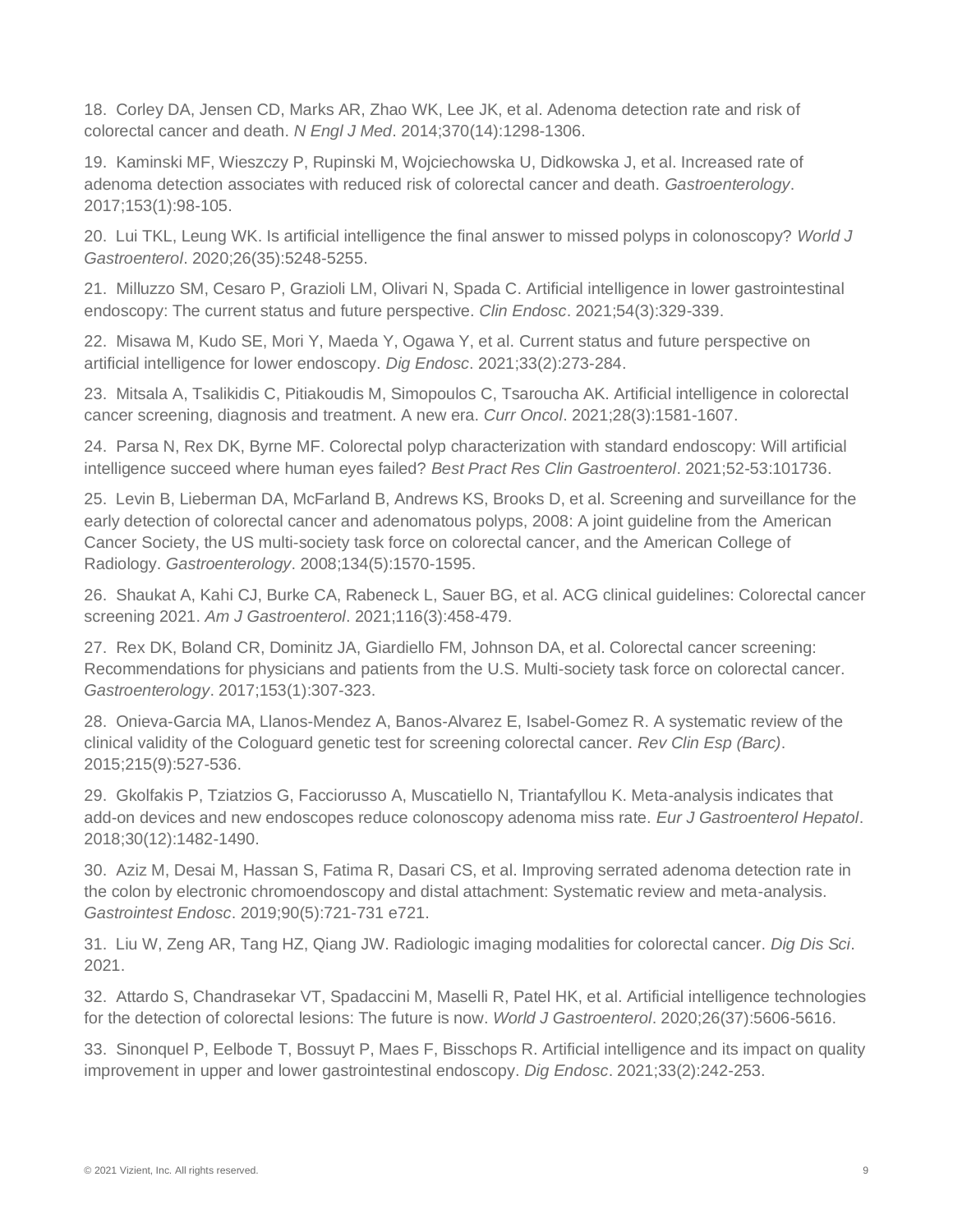<span id="page-11-0"></span>34. Deliwala SS, Hamid K, Barbarawi M, Lakshman H, Zayed Y, et al. Artificial intelligence (AI) real-time detection vs. routine colonoscopy for colorectal neoplasia: A meta-analysis and trial sequential analysis. *Int J Colorectal Dis*. 2021.

<span id="page-11-2"></span>35. Hassan C, Spadaccini M, Iannone A, Maselli R, Jovani M, et al. Performance of artificial intelligence in colonoscopy for adenoma and polyp detection: A systematic review and meta-analysis. *Gastrointest Endosc*. 2021;93(1):77-85 e76.

36. Mohan BP, Facciorusso A, Khan SR, Chandan S, Kassab LL, et al. Real-time computer aided colonoscopy versus standard colonoscopy for improving adenoma detection rate: A meta-analysis of randomized-controlled trials. *EClinicalMedicine*. 2020;29-30:100622.

<span id="page-11-1"></span>37. Nazarian S, Glover B, Ashrafian H, Darzi A, Teare J. Diagnostic accuracy of artificial intelligence and computer-aided diagnosis for the detection and characterization of colorectal polyps: Systematic review and meta-analysis. *J Med Internet Res*. 2021;23(7):e27370.

38. Sanchez-Peralta LF, Bote-Curiel L, Picon A, Sanchez-Margallo FM, Pagador JB. Deep learning to find colorectal polyps in colonoscopy: A systematic literature review. *Artif Intell Med*. 2020;108:101923.

39. Yamada M, Saito Y, Yamada S, Kondo H, Hamamoto R. Detection of flat colorectal neoplasia by artificial intelligence: A systematic review. *Best Pract Res Clin Gastroenterol*. 2021;52-53:101745.

<span id="page-11-3"></span>40. Hassan C, Wallace MB, Sharma P, Maselli R, Craviotto V, et al. New artificial intelligence system: First validation study versus experienced endoscopists for colorectal polyp detection. *Gut*. 2020;69(5):799-800.

<span id="page-11-4"></span>41. Repici A, Badalamenti M, Maselli R, Correale L, Radaelli F, et al. Efficacy of real-time computer-aided detection of colorectal neoplasia in a randomized trial. *Gastroenterology*. 2020;159(2):512-520 e517.

<span id="page-11-5"></span>42. Hassan C, Badalamenti M, Maselli R, Correale L, Iannone A, et al. Computer-aided detection-assisted colonoscopy: Classification and relevance of false positives. *Gastrointest Endosc*. 2020;92(4):900-904 e904.

<span id="page-11-6"></span>43. Repici A, Spadaccini M, Antonelli G, Correale L, Maselli R, et al. Artificial intelligence and colonoscopy experience: Lessons from two randomized trials. *Gut*. 2021.

<span id="page-11-7"></span>44. Zippelius C, Alqahtani SA, Schedel J, Brookman-Amissah D, Muehlenberg K, et al. Diagnostic accuracy of a novel artificial intelligence system for adenoma detection in daily practice: A prospective nonrandomized comparative study. *Endoscopy*. 2021.

<span id="page-11-8"></span>45. Health affairs blog (august 11, 2021). Where are the high-price hospitals? With the transparency rule in effect, colonoscopy prices suggest they're all over the place. [www.healthaffairs.org/do/10.1377/hblog20210805.748571/full/.](www.healthaffairs.org/do/10.1377/hblog20210805.748571/full/) Accessed September 9, 2021.

<span id="page-11-9"></span>46. Mori Y, Kudo SE, East JE, Rastogi A, Bretthauer M, et al. Cost savings in colonoscopy with artificial intelligence-aided polyp diagnosis: An add-on analysis of a clinical trial (with video). *Gastrointest Endosc*. 2020;92(4):905-911 e901.

<span id="page-11-10"></span>47. Yang YJ, Bang CS. Application of artificial intelligence in gastroenterology. *World J Gastroenterol*. 2019;25(14):1666-1683.

<span id="page-11-11"></span>48. Hassan C, Rösch T, van Hooft J, Kaminski M, Bhandari P, et al. Symposium on artificial intelligence in colonoscopy at United European Gastroenterology (UEG) week in Barcelona, Spain (October 2019). *EMJ Gastroenterol*. 2020;9[Suppl. 1]:2-8.